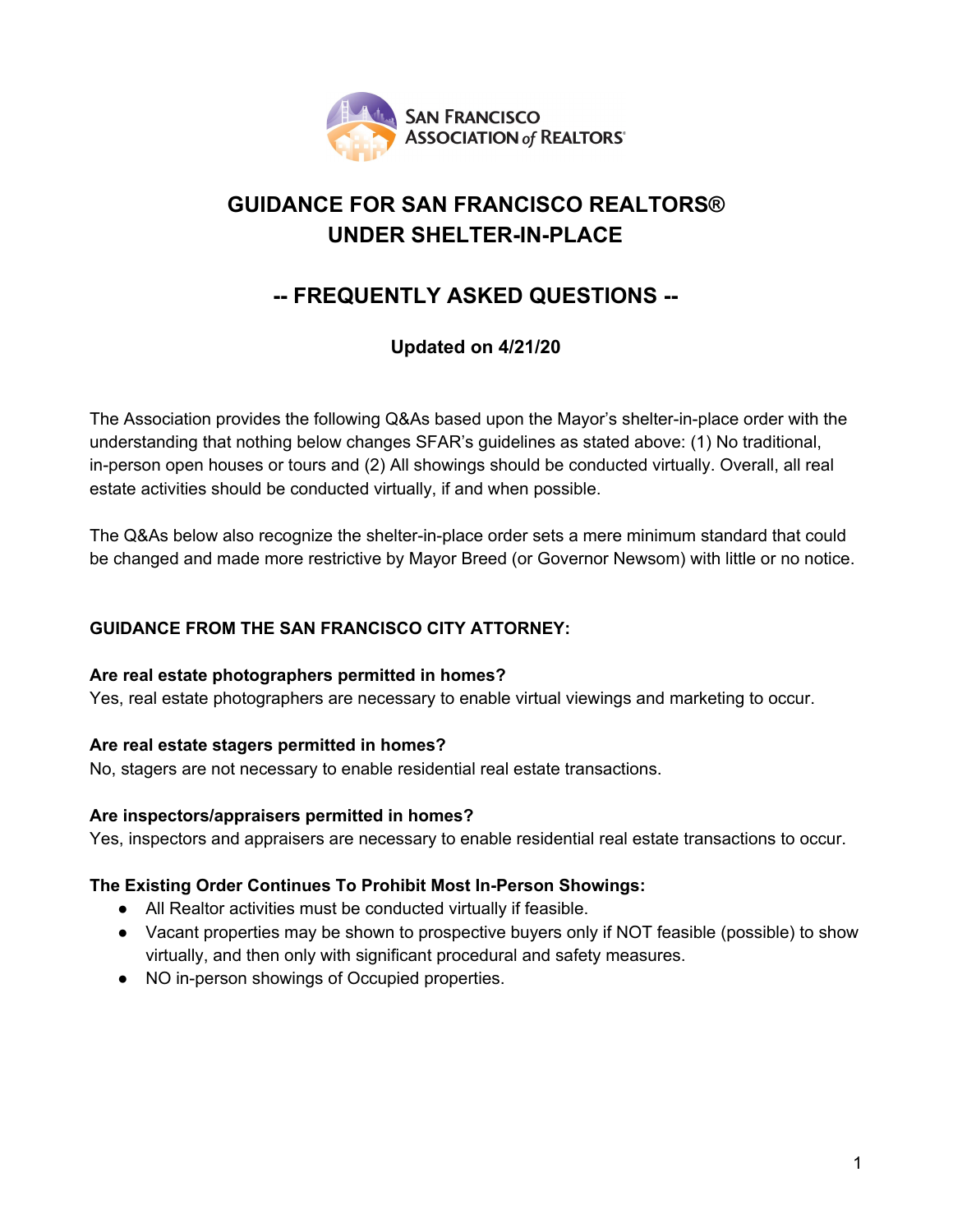#### **ADDITIONAL FAQs FROM SFAR:**

#### **May I accompany an inspector to a unit?**

The shelter-in-place order indicates that if an inspector is visiting an uninhabited unit, following social distancing/sanitary guidelines, and is limited to two (2) visitors at a time in a single unit and one (1) individual showing the unit, then such inspection will be allowed.

But see the current "Best Practices" guidelines from the California Association of REALTOR® (CAR) at <https://www.carcovidupdates.org/best-practices-guidelines>, including, without limitation:

"The written approval of the seller for all pre-marketing activities must be obtained by the listing agent. No third party can enter the property if they have not agreed to follow CDC guidelines. Even for contractors and workers, gloves and other protective gear are mandated, as is the declaration that they are asymptomatic and agree to follow CDC guidelines".

The declaration referenced above is further discussed in CAR's guidelines as follows:

"Any person entering a property shall provide by declaration that to the best of their knowledge, they are not currently ill with a cold or flu; do not have a fever, persistent cough, shortness of breath, or exhibit other COVID-19 symptoms; have not been in contact with a person with COVID-19; and will adhere to and follow all precautions required for viewing the property at all times. All persons visiting a property will agree to wash their hands with soap and water or use hand sanitizer prior to entry, and to wear disposable rubber gloves and a protective face mask, if one is made available. In addition, sellers must disclose to all persons who enter the property if the seller is currently ill with a cold, flu or COVID-19 itself, or has a fever, persistent cough, shortness of breath or other COVID-19 symptoms, or has been in contact with a person with COVID-19. Further, if anyone who enters the property is later diagnosed with COVID-19, the person who is diagnosed must immediately inform the listing agent, who will then make best efforts to inform everyone who entered the property after the person diagnosed, of that fact."

SFAR recommends against accompanying inspectors in-person.

### Does this mean I can let an appraiser into the house? May my buyers come to the property for **the inspections? May the buyers perform their walk-through verification?**

Same recommendations as for inspectors. Further per CAR's guidelines:

"[B]uyers must be expressly made aware of the risks of showing and visiting properties: that it may be dangerous or unsafe and could expose them or others to coronavirus (COVID-19)…must be advised of their responsibilities pertaining to COVID-19 protocols regarding social distancing and other CDC guidelines."